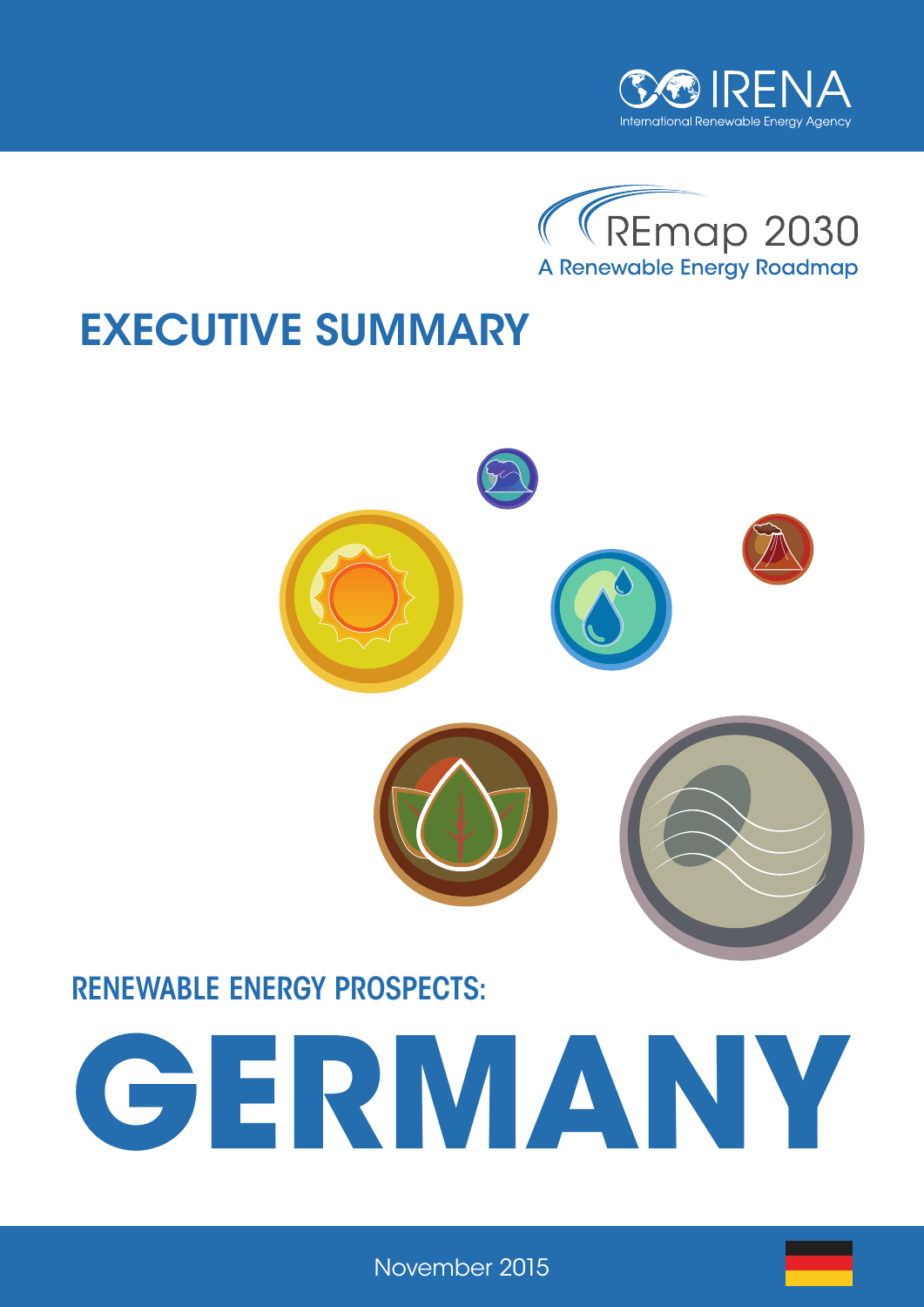#### Copyright © IRENA 2015

Unless otherwise stated, this publication and material featured herein are the property of the International Renewable Energy Agency (IRENA) and are subject to copyright by IRENA.

Material in this publication may be freely used, shared, copied, reproduced, printed and/or stored, provided that all such material is clearly attributed to IRENA and bears a notation that it is subject to copyright (© IRENA 2015).

Material contained in this publication attributed to third parties may be subject to third-party copyright and separate terms of use and restrictions, including restrictions in relation to any commercial use.

IRENA is grateful for the generous support of the Federal Ministry for Economic Affairs and Energy of Germany, which made the publication of this report a reality.

#### **About IRENA**

The International Renewable Energy Agency (IRENA) is an intergovernmental organisation that supports countries in their transition to a sustainable energy future, and serves as the principal platform for international co-operation, a centre of excellence, and a repository of policy, technology, resource and financial knowledge on renewable energy. IRENA promotes the widespread adoption and sustainable use of all forms of renewable energy, including bioenergy, geothermal, hydropower, ocean, solar and wind energy, in the pursuit of sustainable development, energy access, energy security and low-carbon economic growth and prosperity.

The full report *Renewable Energy Prospects: Germany, REmap 2030 analysis* and other material is available at www.irena.org/remap

For further information or to provide feedback, please contact the REmap team at remap@irena.org

#### **Disclaimer**

This publication and the material featured herein are provided "as is", for informational purposes. All reasonable precautions have been taken by IRENA to verify the reliability of the material featured in this publication. Neither IRENA nor any of its officials, agents, data or other third-party content providers or licensors provides any warranty, including as to the accuracy, completeness, or fitness for a particular purpose or use of such material, or regarding the non-infringement of third-party rights, and they accept no responsibility or liability with regard to the use of this publication and the material featured therein. The information contained herein does not necessarily represent the views of the Members of IRENA, nor is it an endorsement of any project, product or service provider. The designations employed and the presentation of material herein do not imply the expression of any opinion on the part of IRENA concerning the legal status of any region, country, territory, city or area or of its authorities, or concerning the delimitation of frontiers or boundaries.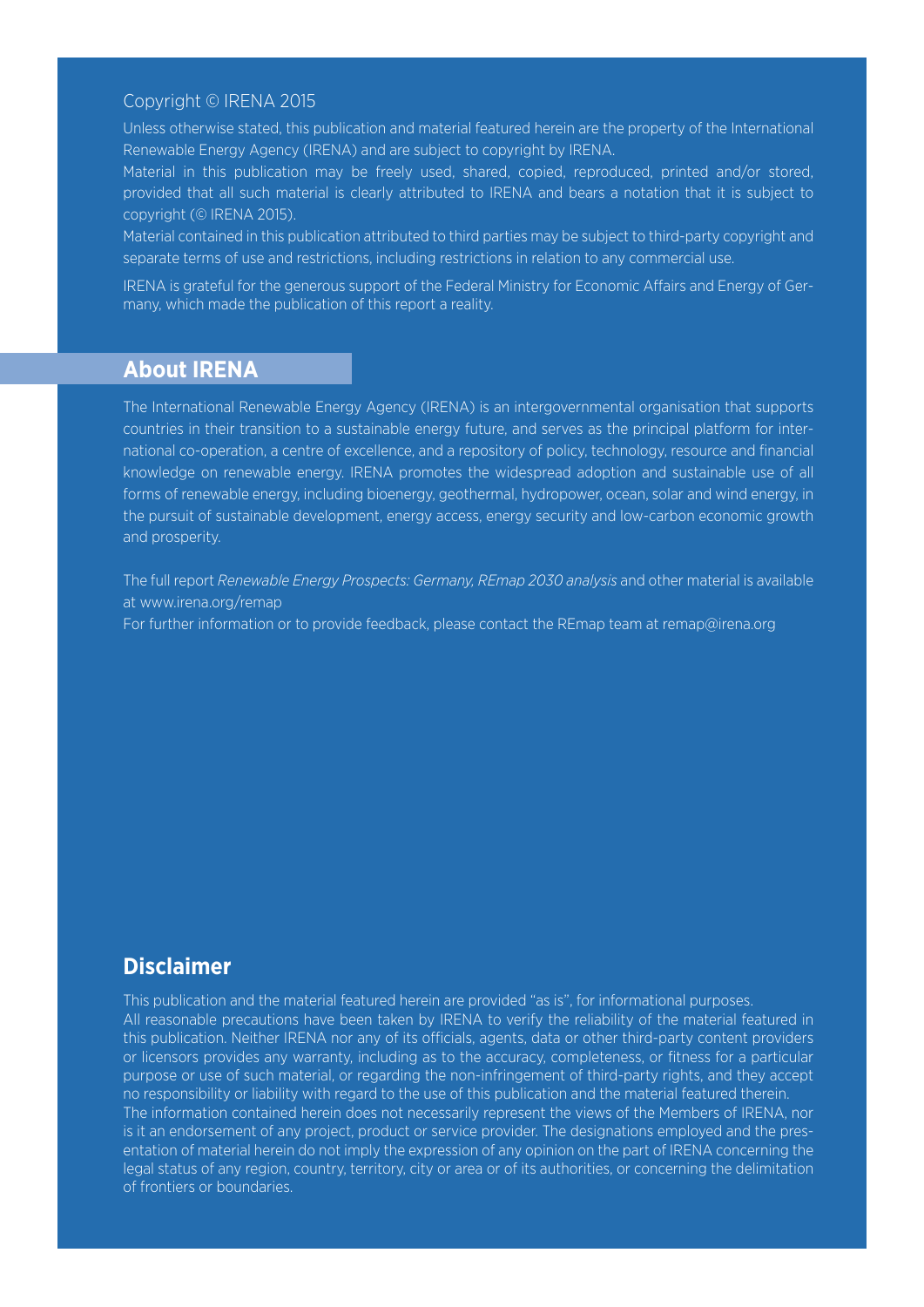## EXECUTIVE SUMMARY

Germany is a world leader in its level of renewable energy deployment. Driven by a long-term renewable energy policy that dates back to the 1970s and, more recently, a nuclear power phaseout, the country is spearheading a transition to renewable energy that is commonly known as the *Energiewende* ("energy transition"). The *Energiewende* has gained broad political consensus in recent years. Its main drivers are climate change mitigation, improved energy security and industrial development.

Germany's experience continues to attract interest in the global renewable energy community and among national policy makers, and has inspired action in many countries around the world. The German Federal Ministry for Economic Affairs and Energy (BMWi) requested the preparation of this *REmap Germany* roadmap by the International Renewable Energy Agency (IRENA).

REmap is IRENA's analytical approach for assessing how, by 2030, to close the gap between current national renewable energy plans and the realistic potential of renewable energy beyond those plans. As an intergovernmental agency with broad membership, IRENA is uniquely positioned to promote widespread adoption and sustainable use of all forms or renewable energy worldwide. To date, 38 countries participate in the REmap 2030 programme. Together, these countries represent 80% of total global energy demand.

*REmap Germany* highlights best practice policy and technology experiences from which others can learn. It also identifies areas where the *Energiewende* can be expanded, in order for Germany's ambitious targets for renewable energy, energy efficiency and greenhouse gas emission reduction to be met by 2030. In addition, the report goes into depth on the integration of Europe's energy markets.

#### Germany's progress to date

Germany has seen tremendous growth in renewable power generation capacity. For many years, the policy instrument of choice was a feed-in tariff, but the country is now moving to introduce new instruments, including feed-in premium payments and an auctioning system. In the power sector, the development of renewable energy has diversified the energy mix, changed ownership structures and reduced Germany's dependence on fossil fuel imports. In addition, the renewables industry has built up a workforce of over 371 000.

Germany's renewable power share reached more than 25% in 2014, and it exceeded 30% in the first half of 2015. The country has shown the world that such a high level of renewables can be integrated without systemic problems, thanks to strong grid infrastructure and cross-border exchange links. As Germany transitions to ever-higher shares of renewable power, beyond 50% and even higher by 2030, important grid and sector-coupling options must be considered.

For Germany to reach its target of a 30% renewable energy share in total final energy consumption (up from 10% in 2010), a systemic change involving all sectors will be required, as the power sector alone is not sufficient to transition the country's energy system away from fossil fuels.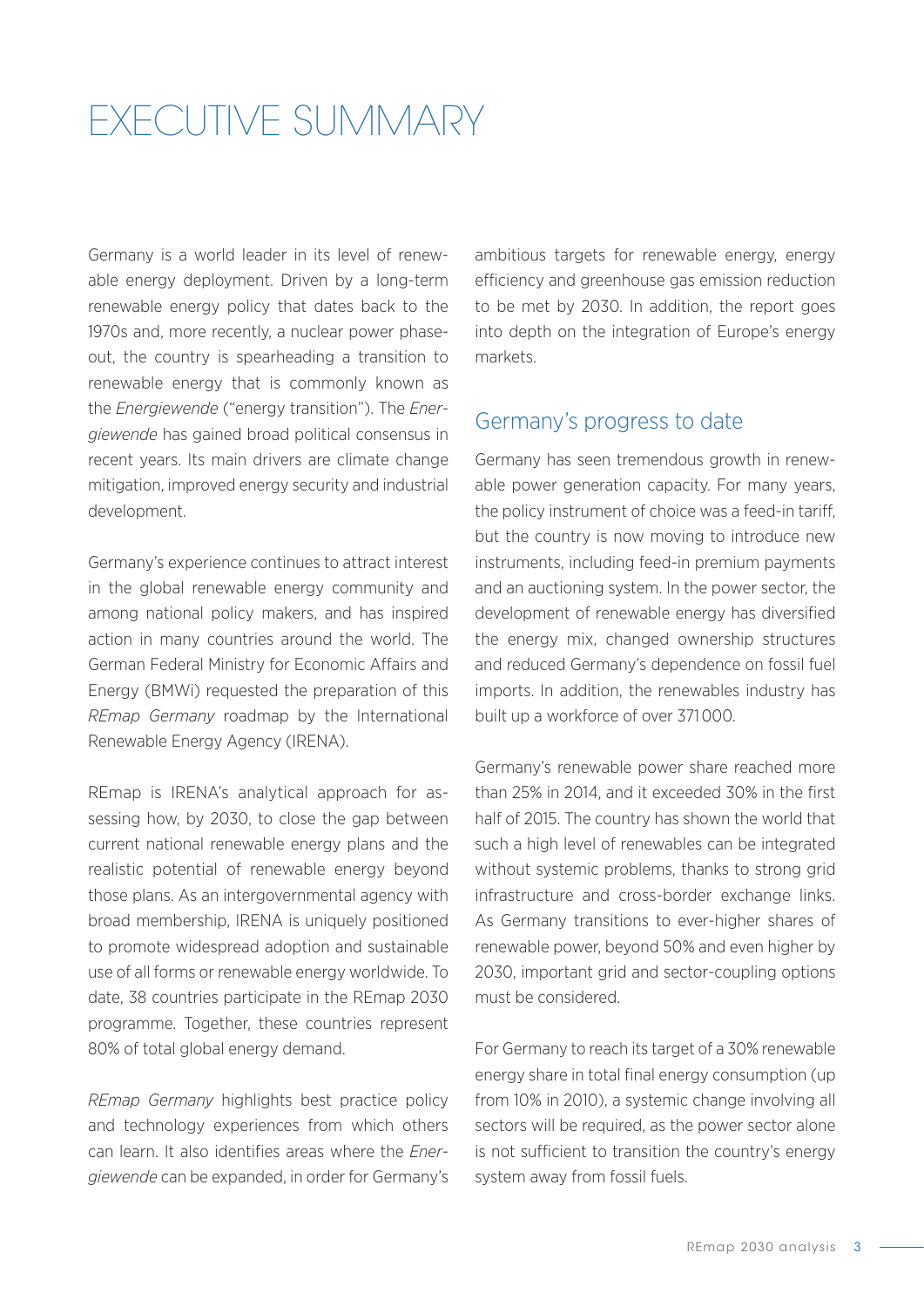#### *Figure 1: Breakdown of renewable energy in total final energy consumption, by source and sector, 2010*



In the heating and transport sectors, targeted support policies have been less effective in increas-<br>the ing renewable energy technology deployment. Deployment of renewables for transportation has been limited in recent years, with liquid biofuel Deployment of renewables for transportation has<br>been limited in recent years, with liquid biofuel<br>consumption remaining stable and sales of electric vehicles falling short of earlier forecasts. For indus-**o w P t** try, which is the second largest energy demand the e sector in Germany, no specific renewable energy market framework is in place. limited in recent years energy demand any no specific renewable er  $y, 1$ **n**g **i**<br>Depl<br>peen **e**<br>e.

The focus with regard to energy use in buildings should first be on improvements in energy efficiency and then on the deployment of renewable both systems. Germany has taken considerable steps at wh to improve its energy efficiency and recently introduced a national action plan for energy 11% The focus with regard to energy use in buildin  $\mathbb{B}_{\mathbb{B}}$  Transport Transport  $\mathbb{B}_{\mathbb{B}}$  $\ln$  $\frac{1}{2}$ 

efficiency to accelerate improvements. However, the yearly energy productivity improvement rate stands at 1.6%, compared to the target rate of 2.1%. In addition, current renovation rates repre-19% sent roughly half of the 2% per year target. The existing building stock therefore will need to be renovated at a higher rate in order to meet **or s** the energy productivity improvement goal, and **t** policies should be considered that also support the installation of renewable heating systems in renovated buildings. renovated buildings. ld be considere Geothermal/Heat Pumps 4% Geothermal/Heat Pumps 4%

> Going forward, the role that renewables will play in both the power and end-use sectors will determine at what rate Germany can continue to progress towards its greenhouse gas emission reductions and ambitious renewable energy targets.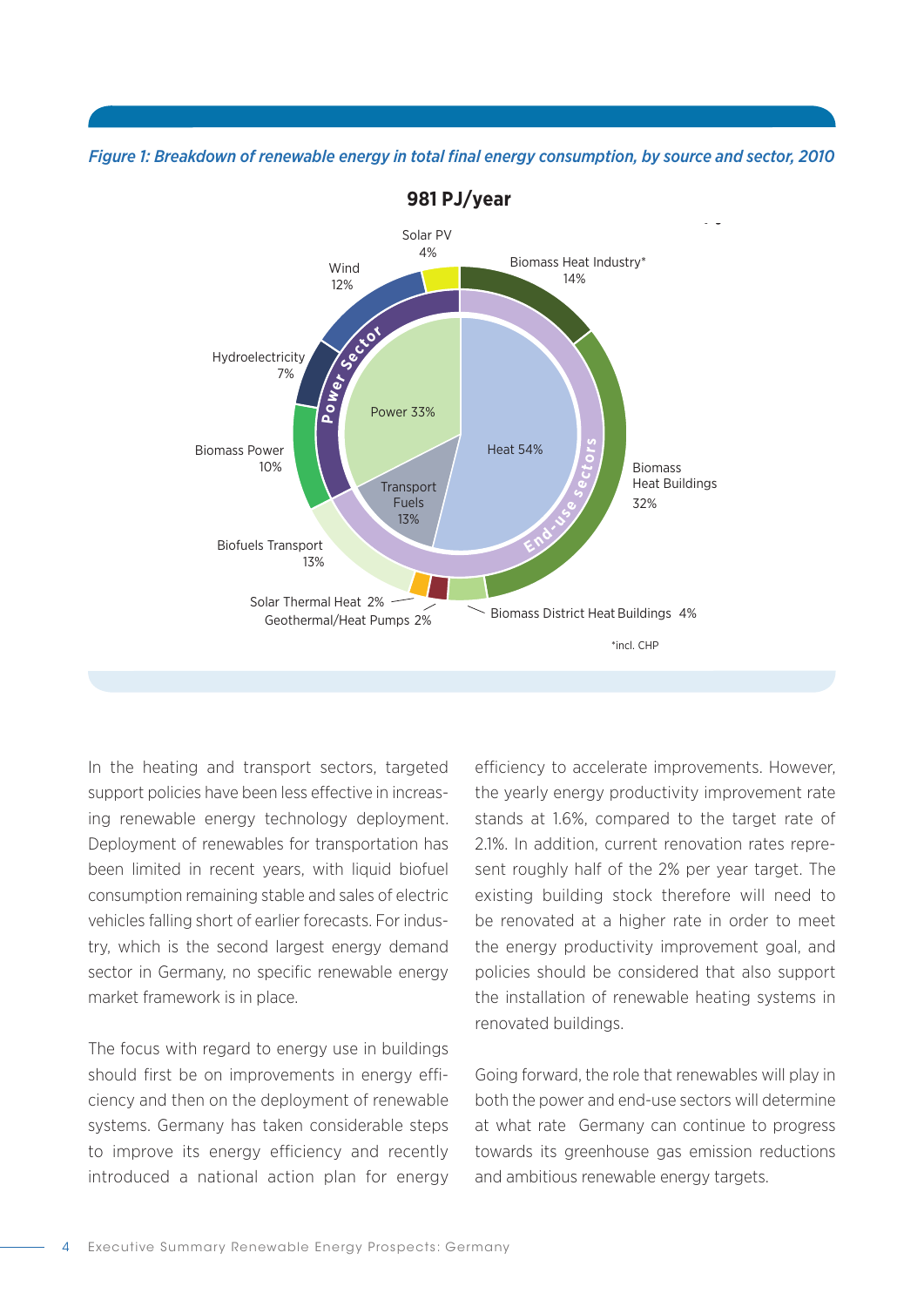#### Findings from the *REmap Germany* roadmap to 2030

For the Reference Case, this roadmap builds on the 2014 report *Energy Reference Forecasts*, prepared Case for BMWi by Prognos AG, the Institute of Energy Economics at the University of Cologne, and the Institute of Economic Structures Research (GWS mbh). at the University of Colog  $+1$ 

For REmap, which aims to determine the feasible **Sector** Hydroelectricity potential of renewable energy deployment, this baseline is combined with an analysis of technol**o**gy options derived from a comprehensive set of data, including reports and information provided by the Federal Ministry for the Environment,  $rac{3}{2}$ Endor **Example 2018** and information provided to the Environment 7% **Sector** Fuels

Solar Thermal Heat 2%

Solar Thermal Heat 2%

Nature Conservation, Building and Nuclear Safety (BMUB), BMWi, IRENA and others.

The REmap analysis shows that in the Reference Case, Germany reaches a 27% renewable energy share in the total energy mix by 2030. The Reference Case technology deployment is driven largely by renewable power generation. Solar photovoltaic (PV) applications at the utility scale and on rooftops would increase threefold, and installed wind capacity would double between 2010 and 2030. These are outcomes of policies that are focused primarily on the power sector, but that devote less attention to renewables in end-use applications for heating and cooling, as well as the transport sector. **s**<br>ansport sec

#### Figure 2: Breakdown of renewable energy in total final energy consumption, by source and sector, *Reference Case 2030*



### **Reference Case 2030 – 2 045 PJ/year Reference Case 2030 – 1 963 PJ/year**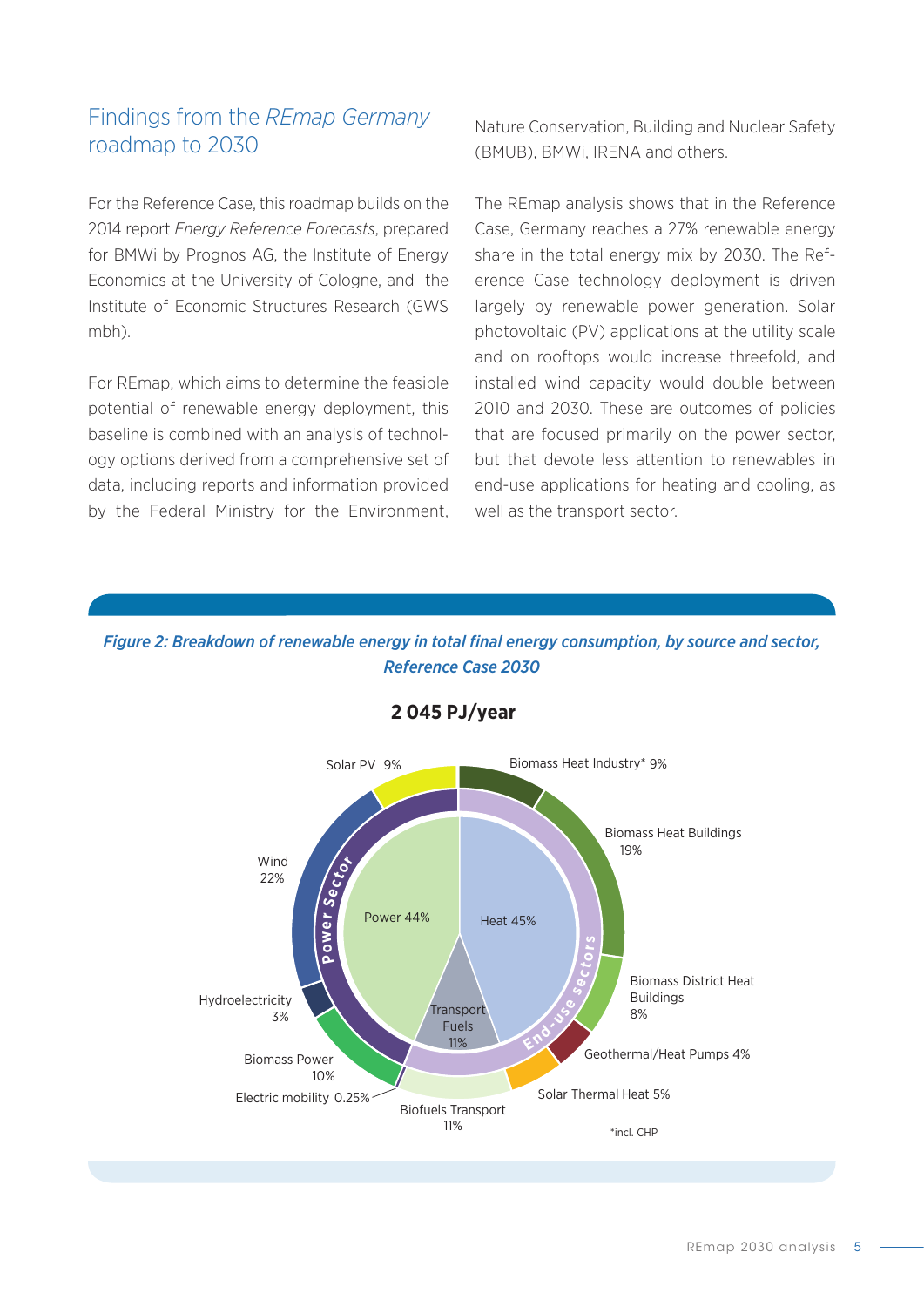REmap shows the potential for additional renewable deployment utilising technologies available today. Deploying higher levels of renewable power technologies, as detailed in REmap, will ensure that Germany can realise its renewable energy target of 30%. In REmap 2030, two-thirds of Germany's total power generation is from renewables, and, even more importantly, half is from the variable renewable energy sources of solar and wind. Installed wind capacity reaches 88 gigawatts (GW), split between 72 GW onshore and 16 GW offshore. Solar PV reaches 75 GW, with more than three-quarters coming from distributed generation and over 10 GW coming from decentralised generation coupled with storage.

Importantly, REmap illustrates that there is a potential for renewables in end-use applications that is not yet fully captured by the *Energiewende*. If the potentials in heating and transport are utilised, Germany can increase its total renewable energy share beyond 30% of final energy. Increasing this share to between 30% and 37% will be cost-optimal depending on how the environmental benefits of individual technologies are valued and if costs are viewed from a business or a government perspective.

The technology options that enable these higher renewable shares are identified largely in the end-use sectors. Some of these technologies are more expensive than their fossil fuel counterparts when viewed from a levelised cost of energy perspective. However, these technologies (*e.g.*, heat pumps, electric vehicles) are also enablers. They allow end-use and power sector coupling to accommodate higher shares of variable renewable power, thereby reducing the need for other flexibility measures. They also ensure the development of heating and transport systems that are smart and sustainable, more affordable in the long-run, and a source of future knowledge and industrial growth. Germany will need to forge new ways of valuing the costs of these energy services by taking a holistic view that includes the economy-wide and energy system benefits of these services.

The end-use sectors offer significant additional renewable potential. If all of the technology options identified in REmap are deployed, the total installed heat pump stock can grow to over 6 million units, solar water heaters can exceed 100 million square metres  $(m^2)$  and the use of biomass for heating in industry and buildings can increase by 8 million tonnes per year by 2030, compared to the Reference Case. By 2030, the supply of renewable heat can more than double compared to current levels. There also are important benefits from increases in sector coupling, with the introduction of district heating systems that utilise heat pumps and solar thermal.

In the transport sector, where robust biofuel growth occurs in both the Reference Case and REmap, total biodiesel demand reaches nearly 9 billion litres and total ethanol demand reaches 3.4 billion litres, with two-thirds of this total being advanced ethanol. Electric mobility, coupled with renewable power generation, plays an equally important role, reaching 6.5 million electric vehicles by 2030. This includes not only electric vehicles and hybrids, but also e-bikes and electric vehicles used for freight transportation. By 2030, the share of the transport sector's energy consumption that will come from renewable sources will increase fourfold over today's levels, reaching more than 20%.

However, the deployment of many of these technologies is only beginning, and their potential, costs and synergies with other energy sectors is only starting to be understood. Importantly, as the share of electricity in final energy increases,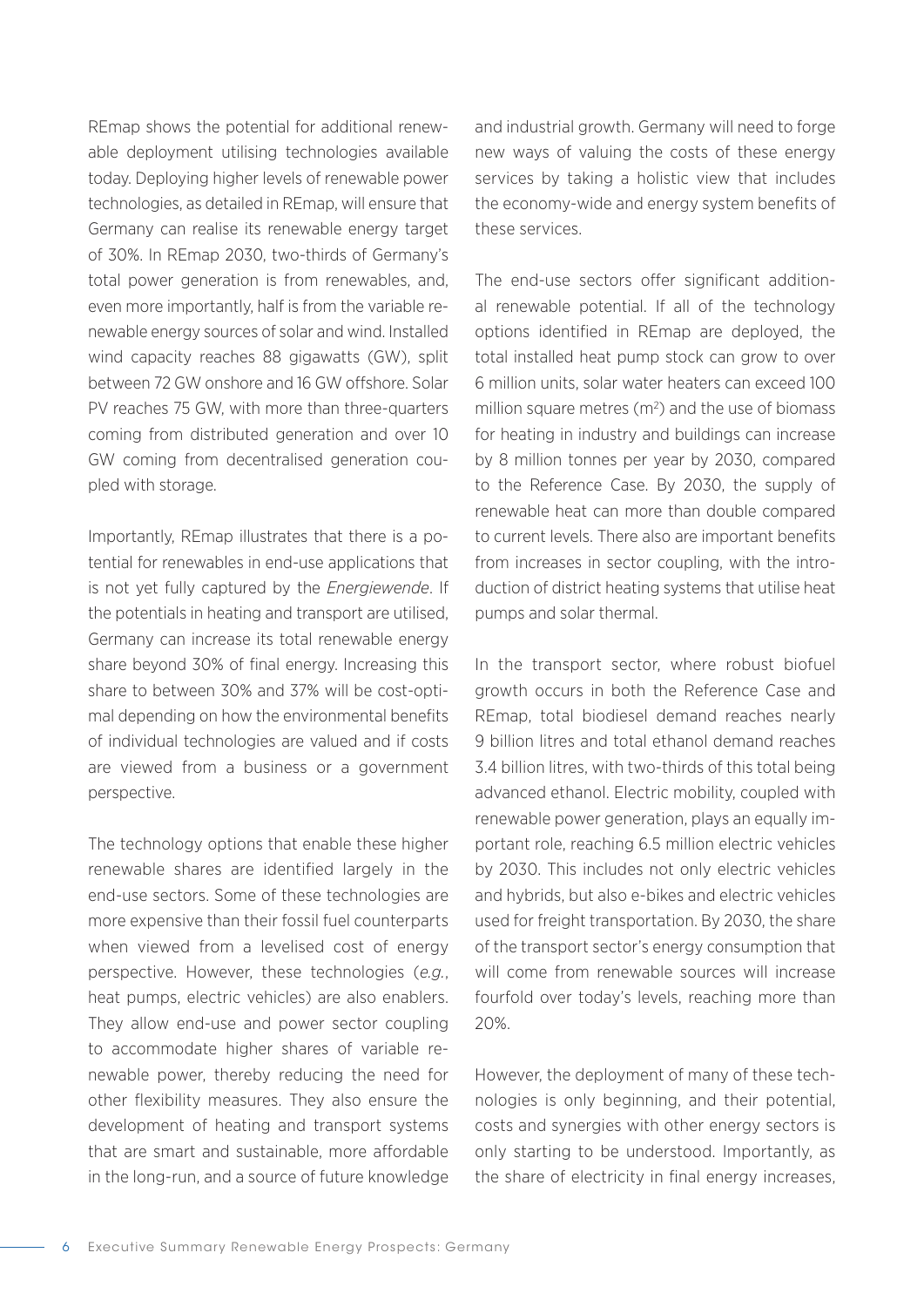and as this electricity is increasingly sourced from variable renewable sources, transition costs need to be better understood and analysed. **P o sec t** These can include investments in transmission Buildings **End- <sup>u</sup>s<sup>e</sup>**  $\mathbf{v}$  rom variable renewable sources, tran **er Sector h**<br>and as this electricity is ine aas nii

Biomass Power

10%

charging infrastructure. ensure flexibility in the power system, and the alysed. I development of district heating systems and and distribution infrastructure, measures to

 $G_{\rm eff}$  Geot $\mu$   $\sim$   $G_{\rm eff}$   $\sim$   $G_{\rm eff}$   $\sim$   $G_{\rm eff}$   $\sim$ 



Fuels

 $G_{\rm eff}$  Geothermal  $H_{\rm eff}$  and  $H_{\rm eff}$   $\sim$ 

**End- <sup>u</sup>s<sup>e</sup>**



**REmap 2030 – 2 776 PJ/year**

#### What are the cost and benefits of renewables for Germany, according to REmap?

Achieving this transformation will require, on average, USD 15.7 billion per year of investment to 2030 in renewable technologies (including investments for both the power and end-use sectors in both the Reference Case and REmap Options).

REmap assesses the cost of Germany's energy system from two perspectives: business and government. The business perspective annualises renewable energy investments with a national discount rate and accounts for the annual operation and maintenance costs as well as national fuel and carbon costs. It reflects how businesses and investors would perceive the investment opportunity. From this perspective, Germany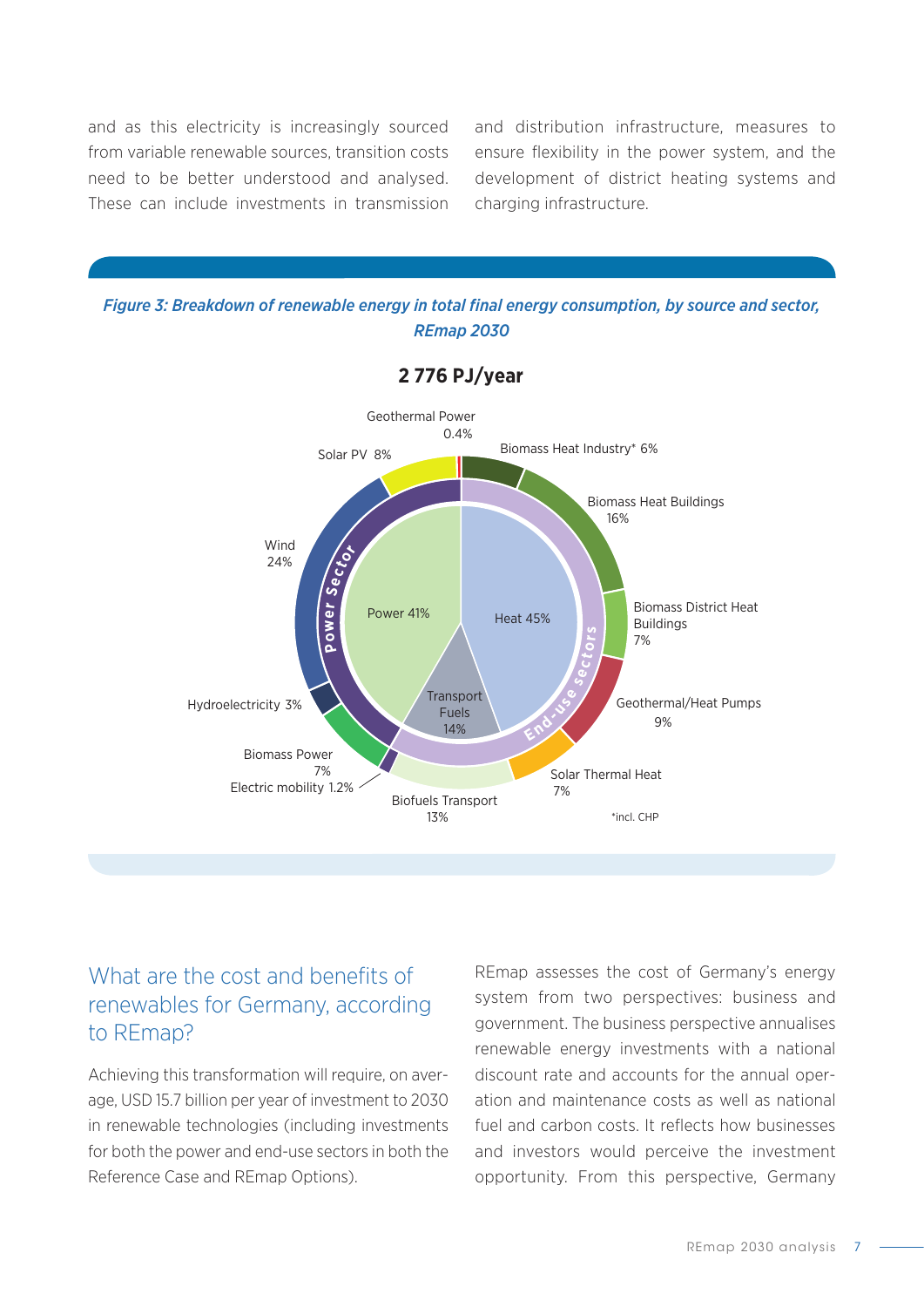would save USD 2.4 billion annually by 2030 for the REmap renewable energy system relative to the Reference Case. This makes for a compelling case for higher renewable deployment. If these investments are viewed from the government perspective, which provides a macro-economic view and includes a higher discount rate of 10% and energy prices that exclude tax effects, renewables would have incremental costs of USD 4 billion per year in 2030.

Complementary infrastructure is not assessed, due to uncertainty about what those actual transition costs could entail. For instance, some of the end-use sector coupling technologies deployed in REmap (heat pumps, electric vehicles) can offer complementary services to the grid. Understanding how these services are provided, and their costs, will be crucial in the coming years to better assess the transition costs, or the savings, that can result from significantly higher renewable shares.

In both the business and government perspectives, however, a portfolio of technology options that permits a renewable share above 30% can be realised cost-optimally, when their benefits are accounted for. At a technology level, each option has the potential to bring important benefits in better energy security, improved human health and greenhouse gas mitigation. If all REmap Options were deployed, the total fossil fuel import costs in Germany would be reduced by almost USD 30 billion per year by 2030. Improved human health, from reduced outdoor air pollution, can save USD 1-2 billion per year in 2030, and climate change benefits in REmap can be valued at USD 2-8 billion per year in 2030. The total of all benefits is USD 33-40 billion per year in 2030, much higher than the total system costs of USD 4 billion when viewed from the government perspective.

In REmap 2030, energy-related carbon dioxide  $(CO<sub>2</sub>)$  emissions will decline from some 789 million tonnes in 2010 to 540 million tonnes in the Reference Case. The REmap Options result in an additional reduction of 101 million tonnes, to 439 million tonnes in 2030, representing a 55% reduction in  $CO<sub>2</sub>$  over 1990 levels for the energy sectors covered in this study.

### What are the challenges and solutions?

Generating 50% of electricity from variable renewable energy will require changes in the power system. After intensive discussions, Germany has decided to undertake an electricity market reform, dubbed "electricity market 2.0", highlighting the importance of flexibility measures, including cross-border exchange, demand-side management (including smart grids/metering that incentivises customers to save energy, and other measures) and sectoral linkages between the power and enduse sectors. In particular, sectoral linkages enable important renewable energy potential and reduce the need for costly measures such as curtailment or battery storage. The use of combined heat and power (CHP) generation coupled with heat storage, heat pumps and electric vehicles all can be scheduled to accommodate the variability in solar and wind power generation.

In this context, *REmap Germany* shows that the largest potential for additional deployment of renewables beyond the Reference Case is in the heating and transport sectors. These sectors also will face the biggest challenges to deployment, especially because the policy focus in these areas is still somewhat limited, and progress is needed to realise further growth in renewables deployment.

The key factor for increasing both the energy efficiency of the building stock, and the deployment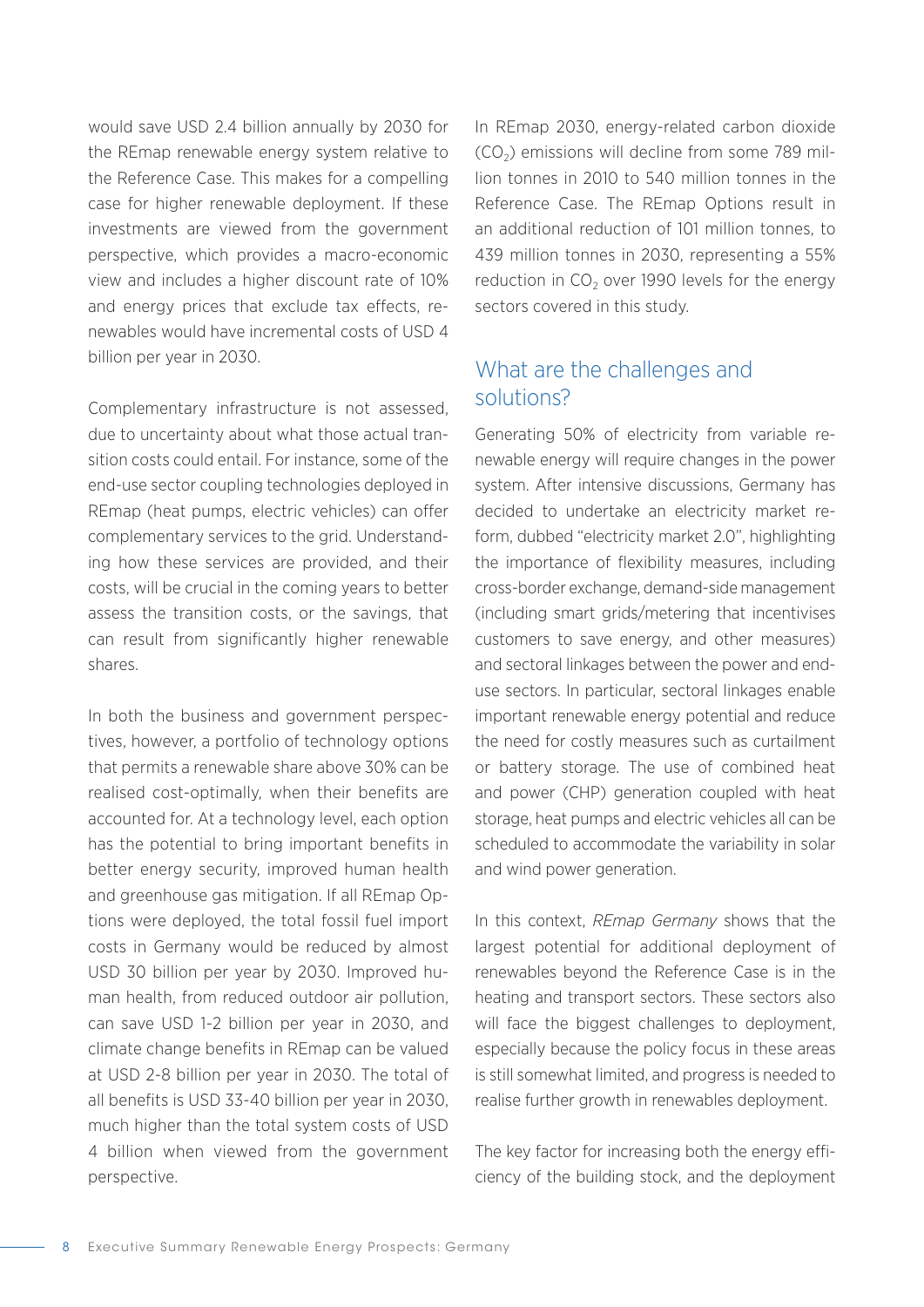of renewable systems, is the rate at which old buildings are renovated. Even with a 2% per year renovation rate (in 2014, it was under 1.0%), and approximately 10% of the building stock being newly built to 2030, only about 40% of the total building stock in 2030 will have gone through some level of renovation. Therefore, additional efforts will need to be made to expand the rate of energy efficiency retrofits in old buildings, and to link these retrofits with increased renewable energy deployment.

The industry sector has very specific heating supply requirements, and today, renewables play only a modest role in supplying process heat. However, REmap shows that additional potential exists. For low-temperature heating applications, both solar thermal technology and heat pumps offer potential. Biomass is, and will remain, the largest renewable energy source, but it should be allocated primarily to applications that require medium- and high-temperature heat. Additionally, the possibility of further electrification of the sector for heating needs should be considered.

In the transport sector, all options need to be considered to increase the renewables share from what currently is the lowest of all sectors. Importantly, electric mobility will need to be increased, which will allow for better demand-side management of variable electricity generation. However, increased investment in charging infrastructure and incentives for electric vehicles are needed to enable this significant growth.

### What does European integration mean for Germany to reach its targets?

Germany consumes approximately 20% of the European Union's (EU) energy, and the country

will play a major role in helping the EU realise its regional energy and climate targets. Germany will not achieve its REmap 2030 potential without further market integration with the EU. Germany is at the centre of European energy markets and is linked closely with the electricity markets of its neighbours. Regional integration already is regarded as a core component to strengthen the EU's coupled power markets. Integrated markets offer greater flexibility and balancing potential as well as gains from using smoothing effects. The next steps are finalising and implementing the 10 European network codes, taking a co-ordinated approach to strengthening grid infrastructure at the national level and expanding cross-border trade. Finally, a larger unified European market will help to reduce equipment and project costs.

#### Expanding the focus of Germany's energy transition

The *Energiewende* is a visionary, long-term and evolving process. Its development will continue, but ensuring Germany's aim to build one of the world's most energy-efficient, sustainable and low-carbon energy systems will require expanding the *Energiewende's* focus beyond the power sector and making deliberate efforts to link sectors that have remained largely separate. In this way, the next step of the *Energiewende* will define what a transition to very high shares of renewables will look like and lead the way in the global energy transition.

In making this new transition, this analysis shows that realising Germany's climate targets and longterm renewable energy goals will require efforts in both improving energy efficiency and deploying additional renewable energy in both the power and end-use sectors.

Efficiency measures and the renewable heating sector are the potential Achilles' heel of the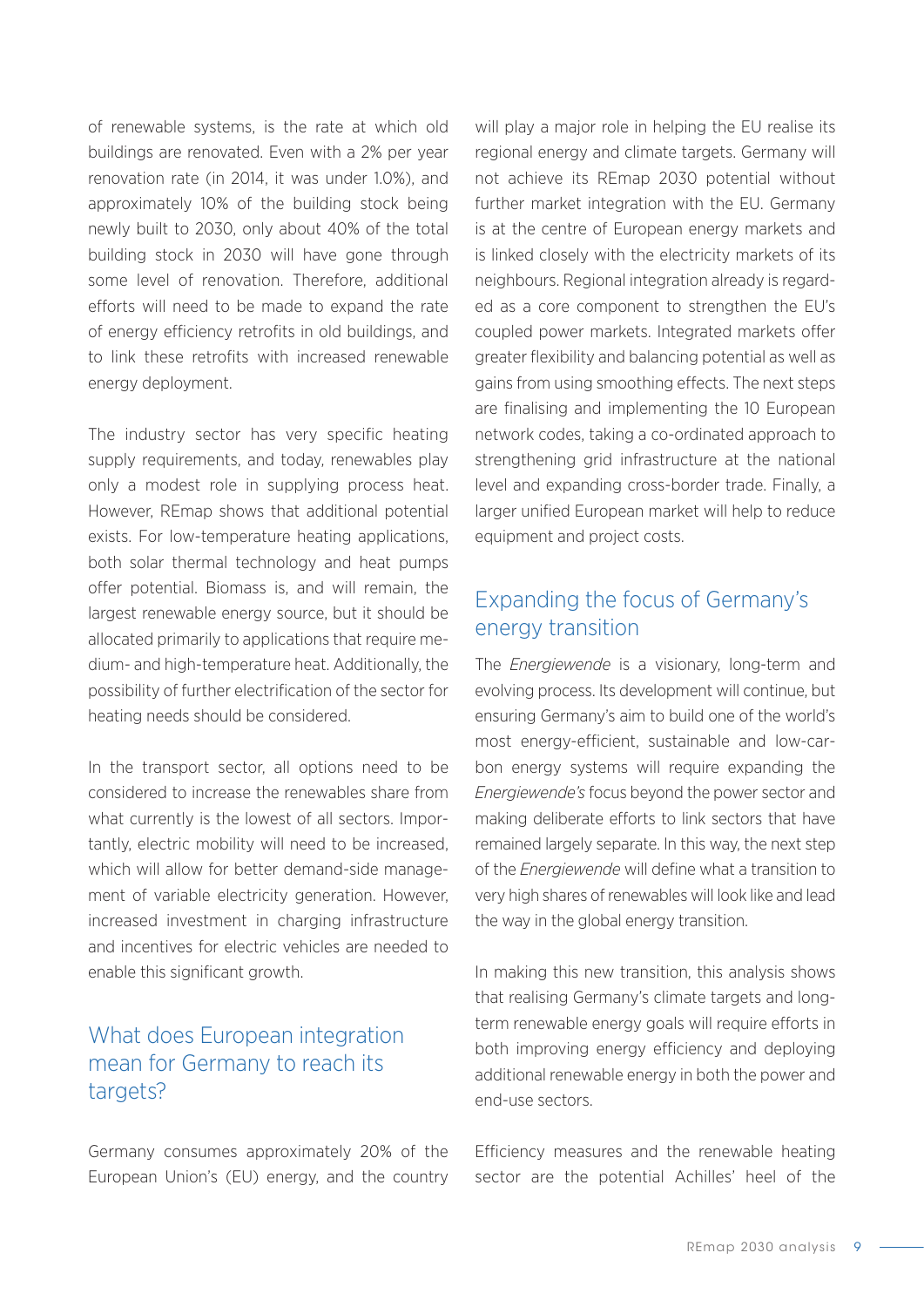*Energiewende* in the medium term. Renovation targets need to be met, and efficiency regulations in the building sector must be harmonised with renewables targets to achieve the best technical and economic solutions. To increase the share of renewables in heating, a combination of building-type specific efficiency and technology-neutral renewable heating targets, supported with continued finance programmes, will help to achieve both goals.

The industry sector is, in large part, not yet part of the *Energiewende*. Therefore, benchmarks and targets need to be established for supplying industrial process heat based on renewable energy. The development of a dedicated programme to increase the uptake of renewables for process heat generation is missing and is required urgently. Innovative policy approaches need to ensure continued competitiveness for the sector.

The transport sector will be among the most challenging areas for the future of the *Energiewende*. The uptake of electric vehicles in Germany is progressing slowly, and specific policy measures for electrification are required that also incentivise investments in charging stations and their access and use by all. Advanced biofuels represent an important enabling technology for applications such as aviation and freight. The technologies exist to use non-food feedstocks to provide biofuels, but costs need to be driven down through economies of scale. To utilise the limited availability of biomass resources in the most sustainable and cost-effective way across competing uses, a Germany-specific bioenergy resource plan needs to be developed.

The new power market design that is being planned in Germany should create business opportunities for heating storage and demand-side management technologies as well as sectoral linkages to support grid integration of renewable power supply. Regular reviews are needed to ensure its effectiveness.

The *Energiewende* in Germany will influence international energy markets. The EU electricity market needs to finalise implementation of the 10 network codes and to facilitate investments in transmission infrastructure. The EU member states need to develop and co-ordinate mechanisms to address energy security situations, update market design to deliver secure and affordable energy supply, and foster research, development and deployment (RD&D) in transmission networks.

To date, Germany has played a remarkable leadership role in the promotion of renewables in the international arena. It now has the opportunity to show the world what the true energy system of the future will be. The country has started on a process that will continue for years to come, and will require constant evolution. In making this contribution to the German debate, it is the hope of IRENA that with the solutions outlined in this report, Germany can realise its full renewable energy potential and, in the process, continue to forge best practices, create awareness and spread knowledge worldwide, and remain a pioneer in the renewable energy field.